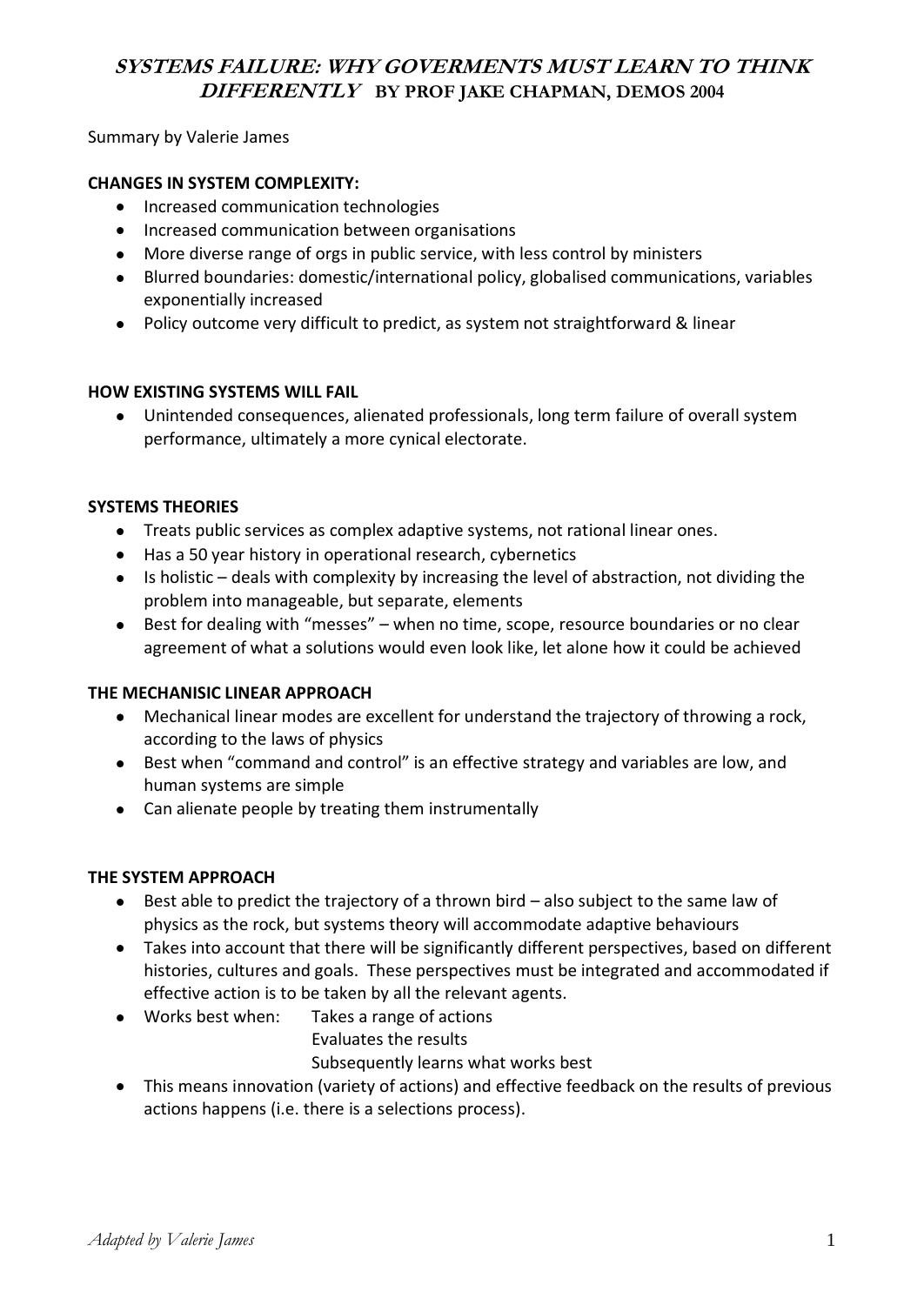# **SYSTEMS FAILURE: WHY GOVERMENTS MUST LEARN TO THINK DIFFERENTLY BY PROF JAKE CHAPMAN, DEMOS 2004**

## **GOVERNMENT OBSTACLES TO USING A SYSTEMS APPROACH**

- Aversion to failure, exacerbated by the political process, which uses failures to score points rather than learn lessons
- **•** Pressure for uniformity in public services
- Shared assumptions between civil servants and ministers that command and control is the correct way to exercise power. *continued…*
- Lack of evaluation of previous policies
- Lack of time to do anything other than cope with events
- Tradition of secrecy used to stifle feedback and learning
- Dominance of turf wars and negotiations between departments, effective making end-user  $\bullet$ performance secondary to other considerations
- The loss of professional integrity and autonomy under the knife of effective policy-making,  $\bullet$ and resistance and protections of vested interests by some professional and intermediary bodies.
- Learning about these obstacles is not prioritised.

### **SYSTEM PRACTICES**

- Interventions would be ongoing and based on learning what works, rather than specifying targets to be met
- The priority would be to improve overall system performance, as judged by the end-users not just by ministers or civil servants
- The policy-making process would focus on the processes of improvement, rather than on the control of agencies involved.
- Engagement with agents and stakeholders would be based more upon listening and coresearching that on telling and instructing; responsibility for innovation and improvement would be widely distributed
- Implementation would deliberately foster innovation and include evaluation and reflections as part of the overall design.

## **AN IDEAL SYSTEMS POLICY STATEMENT WOULD INCLUDE:**

Minimum specification with the following ingredients:

- 1. Clearly establish the direction of change
- 2. Set boundaries that cannot be crossed by any implementation strategy
- 3. Allocate resources, but without specifying how they should be used; theses should include statement of timescale and potential further funding
- 4. Grant permissions explicitly allow innovation
- 5. Specify core evaluation requirements in all cases based upon the experiences and outcomes of the end-uses of the system

## **PRIORITIES FOR GOVERNMENT**

- Investigate public policy "messes" experimenting with systems methods
- Avoid marginalising the plethora of new strategy and innovation units across central government by finding new ways of working across existing departments, encouraging new ways of viewing existing problems.